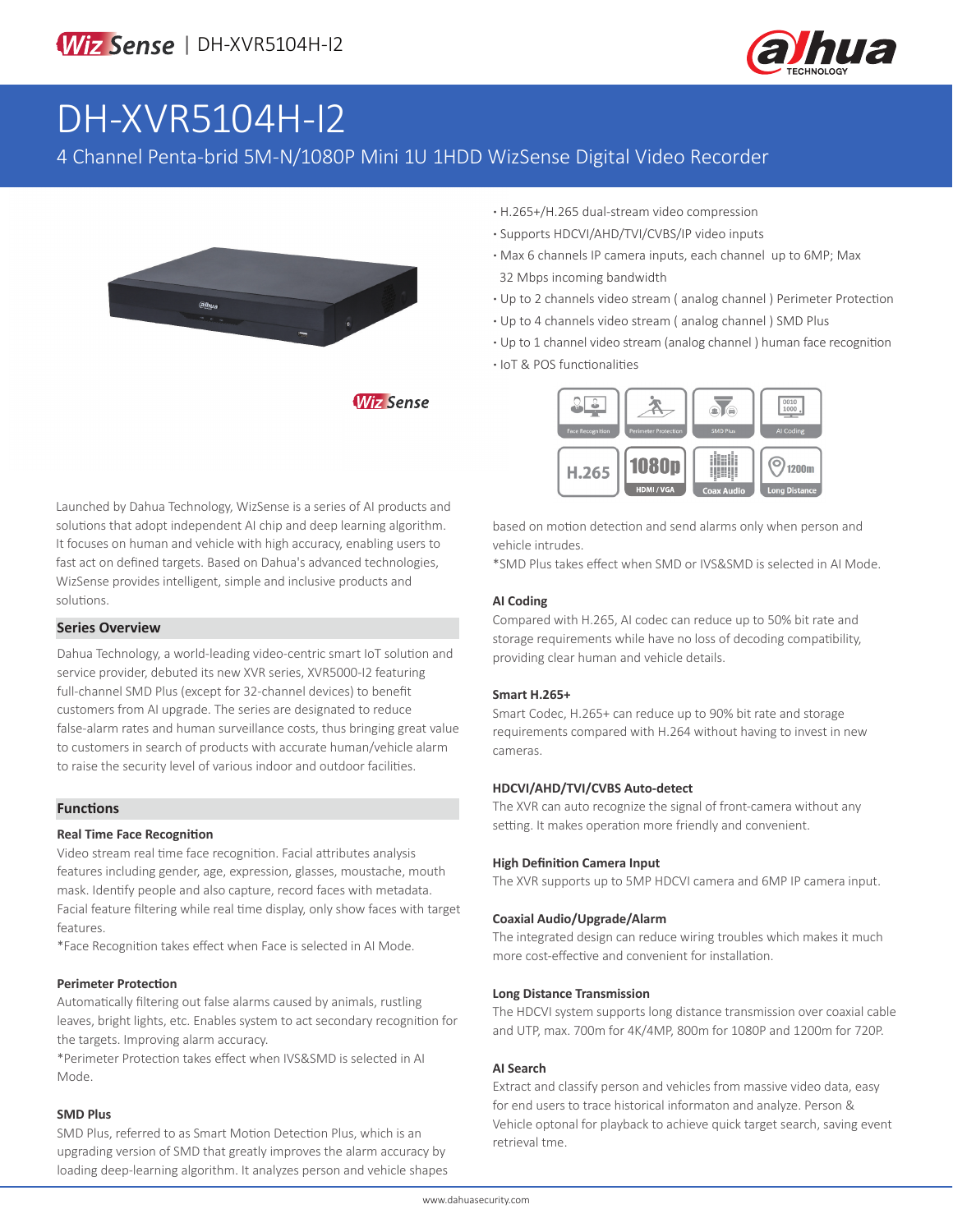## Wiz Sense | DH-XVR5104H-I2

#### **Technical Specification** System Main Processor Embedded Processor Operating System Embedded LINUX Perimeter Protection Performance 2 channels, 10 IVS for each channel Object classification Human/Vehicle secondary recognition for tripwire and intrusion AI Search Search by target classification (Human, Vehicle) Face Recognition Performance Max 8 face pictures/sec processing 1 channel video stream face recognition, only support analog camera Stranger Mode Detect strangers' faces (not in device's face database). Similarity threshold can be set manually. AI Search Up to 8 target face images search at same time, similarity threshold can be set for each target face image. Database Management Up to 10 face databases with 10,000 face images in total. Name, gender, birthday, address, certificate type, cerificate No., countries&regions and state can be added to each face picture. Database Application Each database can be applied to video channels independently . Trigger Events<br>Alam Out PT7 Astivative attracts. Recording, Alarm Out, PTZ Activation, etc. SMD Plus Performance 4 channels AI Search Search by target classification (Human, Vehicle) Video and Audio Analog Camera Input 4 channels, BNC HDCVI Camera Input 5MP, 4MP, 1080P@25/30fps, 720P@50/60fps, 720P@25/30fps AHD Camera Input 5MP, 4MP, 1080P@25/30, 720P@25/30fps TVI Camera Input 5MP, 4MP, 1080P@25/30, 720P@25/30fps CVBS Camera Input PAL/NTSC IP Camera Input 4+2 channels, each channel up to 6MP Audio In/Out 1/1, RCA Two-way Talk Reuse audio in/out, RCA Recording Compression AI Coding/H.265+/H.265/H.264+/H.264 Resolution 5M-N, 4M-N, 1080P, 1080N, 720P, 960H, D1, CIF Record Rate Main stream: All channel 5M-N (1fps–10fps); 4M-N/1080P (1fps–15fps); 1080N/720P/960H/ D1/CIF (1fps–25/30fps) Sub stream: D1/CIF (1fps–15fps) Bit Rate 32 Kbps–6144 Kbps Per Channel Record Mode Manual, Schedule (General, Continuous), MD (Video detection: Motion Detection, Video Loss, Tampering), Alarm, Stop Record Interval 1 – 60 min (default: 60 min), Pre-record: 1 s–30 s, Postrecord: 10 s–300 s

í

| Audio Compression                  | G.711A, G.711U, PCM                                                                                                                                                                                      |  |  |  |
|------------------------------------|----------------------------------------------------------------------------------------------------------------------------------------------------------------------------------------------------------|--|--|--|
| Audio Sample Rate                  | 8 KHz, 16 bit Per Channel                                                                                                                                                                                |  |  |  |
| Audio Bit Rate                     | 64 Kbps Per Channel                                                                                                                                                                                      |  |  |  |
| Display                            |                                                                                                                                                                                                          |  |  |  |
| Interface                          | 1 HDMI, 1 VGA                                                                                                                                                                                            |  |  |  |
| Resolution                         | 1920 × 1080, 1280 × 1024, 1280 × 720                                                                                                                                                                     |  |  |  |
| Multi-screen Display               | When IP extension mode not enabled: 1/4<br>When IP extension mode enabled: 1/4/6                                                                                                                         |  |  |  |
| OSD                                | Camera title, Time, Video loss, Camera lock, Motion<br>detection, Recording                                                                                                                              |  |  |  |
| Network                            |                                                                                                                                                                                                          |  |  |  |
| Interface                          | 1 RJ-45 Port (100 MB)                                                                                                                                                                                    |  |  |  |
| Network Function                   | HTTP, HTTPS, TCP/IP, IPv4/IPv6, Wi-Fi, 3G/4G, SNMP,<br>UPnP, RTSP, UDP, SMTP, NTP, DHCP, DNS, IP Filter,<br>PPPoE, DDNS, FTP, Alarm Server, P2P, IP Search (Supports<br>Dahua IP camera, DVR, NVS, etc.) |  |  |  |
| Max. User Access                   | 128 users                                                                                                                                                                                                |  |  |  |
| Smart Phone                        | iPhone, iPad, Android                                                                                                                                                                                    |  |  |  |
| Interoperability                   | ONVIF 16.12, CGI Conformant                                                                                                                                                                              |  |  |  |
| Video Detection and Alarm          |                                                                                                                                                                                                          |  |  |  |
| Trigger Events                     | Recording, PTZ, Tour, Video Push, Email, FTP, Snapshot,<br>Buzzer and Screen Tips                                                                                                                        |  |  |  |
| Video Detection                    | Motion Detection, MD Zones: 396 (22 × 18), Video Loss,<br>Tampering and Diagnosis                                                                                                                        |  |  |  |
| Alarm input                        | N/A                                                                                                                                                                                                      |  |  |  |
| Relay Output                       | N/A                                                                                                                                                                                                      |  |  |  |
| Playback and Backup                |                                                                                                                                                                                                          |  |  |  |
| Playback                           | 1/4                                                                                                                                                                                                      |  |  |  |
| Search Mode                        | Time /Date, Alarm, MD and Exact Search (accurate to<br>second)                                                                                                                                           |  |  |  |
| Playback Function                  | Play, Pause, Stop, Rewind, Fast play, Slow Play, Next<br>File, Previous File, Next Camera, Previous Camera, Full<br>Screen, Repeat, Shuffle, Backup Selection, Digital Zoom                              |  |  |  |
| Backup Mode                        | USB Device/Network                                                                                                                                                                                       |  |  |  |
| Storage                            |                                                                                                                                                                                                          |  |  |  |
| Internal HDD                       | 1 SATA Port, up to 6TB capacity                                                                                                                                                                          |  |  |  |
| eSATA                              | N/A                                                                                                                                                                                                      |  |  |  |
| Auxiliary Interface                |                                                                                                                                                                                                          |  |  |  |
| <b>USB</b>                         | 2 USB Ports (USB 2.0)                                                                                                                                                                                    |  |  |  |
| RS485                              | 1 Port, for PTZ Control                                                                                                                                                                                  |  |  |  |
| RS232                              | N/A                                                                                                                                                                                                      |  |  |  |
| Electrical                         |                                                                                                                                                                                                          |  |  |  |
| Power Supply                       | DC 12V/1.5A                                                                                                                                                                                              |  |  |  |
| Power Consumption<br>(Without HDD) | $<$ 4 W                                                                                                                                                                                                  |  |  |  |
| Construction                       |                                                                                                                                                                                                          |  |  |  |
| Dimensions                         | Mini 1U, 325 mm × 257 mm × 55 mm<br>$(12.80'' \times 10.10'' \times 2.17'')$                                                                                                                             |  |  |  |